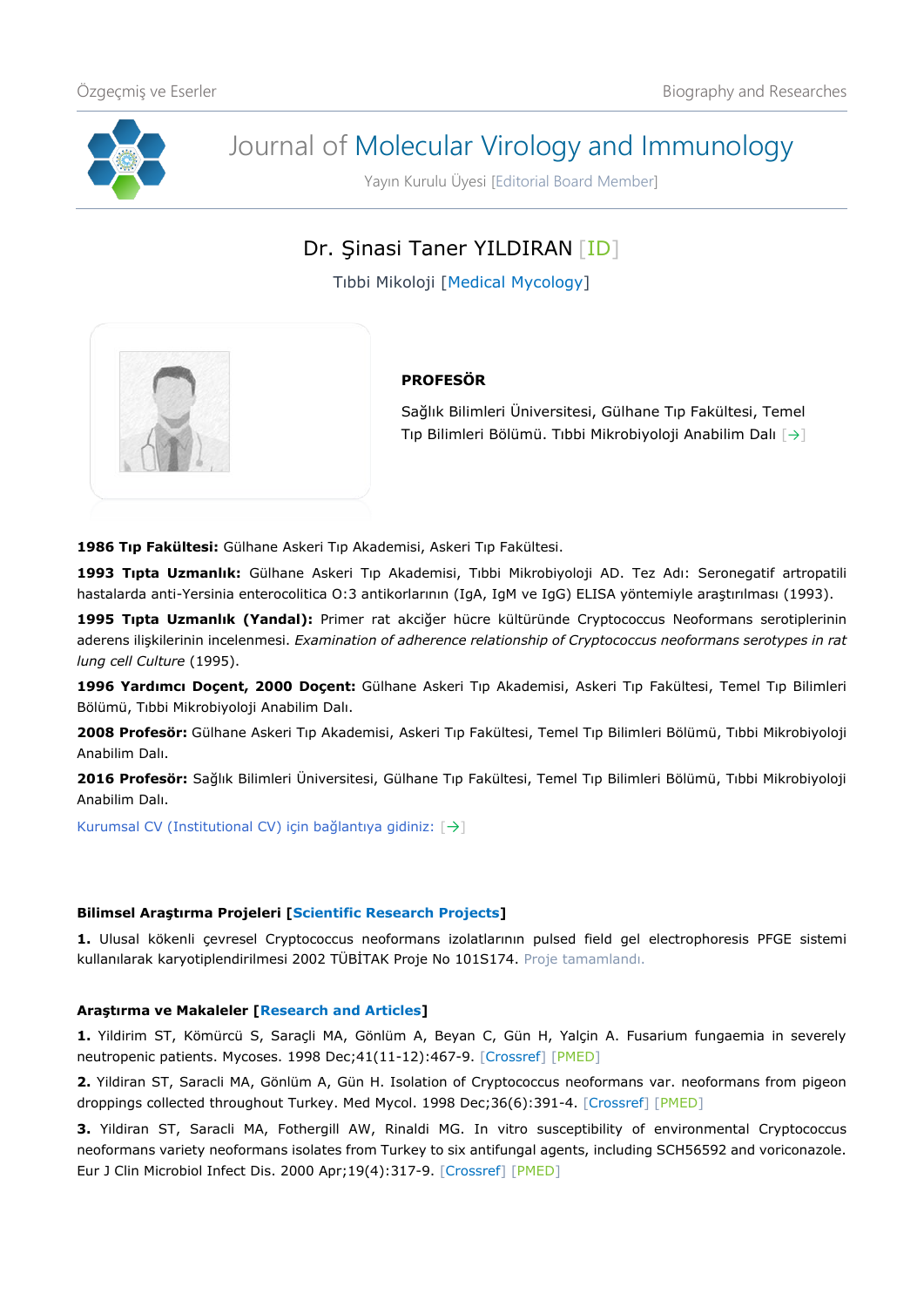**4.** Basustaoglu AC, Kisa O, Sacilik SC, Ozyurt M, Yildiran ST. Epidemiological characterization of hospital-acquired Acinetobacter baumannii isolates from a 1500-bed teaching hospital by phenotypic and genotypic methods. J Hosp Infect. 2001 Mar;47(3):246-7. [\[Crossref\]](https://doi.org/10.1053/jhin.2000.0867) [\[PMED\]](https://pubmed.ncbi.nlm.nih.gov/11247688/)

**5.** Ömer Coşkun, Bülent Ahmet Beşirbellioğlu, Şinasi Taner Yildiran, Ahmet Gönlüm, Alaaddin Pahsa. In vitro susceptibilities of Candida species isolated from candidemic patients against amphotericin B and fluconazole. Mikrobiyoloji Bülteni 2001; 35: 565-571. [M.Bülteni[\]](http://www.mikrobiyolbul.org/managete/fu_folder/2001-04/2001-35-04-565-571.pdf)

**6.** Ikincioğullari A, Doğu F, Ciftci E, Unal E, Ertem M, Reisli I, Adiyaman S, Yildiran ST, Erekul S, Babacan E. An intensive approach to the treatment of disseminated BCG infection in a SCID patient. Bone Marrow Transplant. 2002 Jul;30(1):45-7. [\[Crossref\]](https://doi.org/10.1038/sj.bmt.1703578) [\[PMED\]](https://pubmed.ncbi.nlm.nih.gov/12105777/)

**7.** Yildiran ST, Fothergill AW, Sutton DA, Rinaldi MG. In vitro susceptibilities of cerebrospinal fluid isolates of Cryptococcus neoformans collected during a ten-year period against fluconazole, voriconazole and posaconazole (SCH56592). Mycoses. 2002 Nov;45(9-10):378-83. [\[Crossref\]](https://doi.org/10.1046/j.1439-0507.2002.00765.x) [\[PMED\]](https://pubmed.ncbi.nlm.nih.gov/12421285/)

**8.** Saracli MA, Erdem U, Gonlum A, Yildiran ST. Scedosporium apiospermum keratitis treated with itraconazole. Med Mycol. 2003 Apr;41(2):111-4. [\[Crossref\]](https://doi.org/10.1080/mmy.41.2.111.114) [\[PMED\]](https://pubmed.ncbi.nlm.nih.gov/12964842/)

**9.** Saracli MA, Sener K, Gonlum A, Yildiran ST, Wickes BL. Genotyping of clinical Rhodotorula mucilaginosa isolates by pulsed field gel electrophoresis. Mycoses. 2003 Dec;46(11-12):487-91. [\[Crossref\]](https://doi.org/10.1046/j.0933-7407.2003.00925.x) [\[PMED\]](https://pubmed.ncbi.nlm.nih.gov/14641622/)

**10.** Arca E, Saracli MA, Akar A, Yildiran ST, Kurumlu Z, Gur AR. Polymerase chain reaction in the diagnosis of onychomycosis. Eur J Dermatol. 2004 Jan-Feb;14(1):52-5. [\[PMED\]](https://pubmed.ncbi.nlm.nih.gov/14965797/)

**11.** Hamasha AM, Yildiran ST, Gonlum A, Saracli MA, Doganci L. Cryptococcus neoformans varieties from material under the canopies of eucalyptus trees and pigeon dropping samples from four major cities in Jordan. Mycopathologia. 2004 Aug;158(2):195-9. [\[Crossref\]](https://doi.org/10.1023/b:myco.0000041840.34011.23) [\[PMED\]](https://pubmed.ncbi.nlm.nih.gov/15518348/)

**12.** Olgun A, Kisa O, Yildiran ST, Tezcan S, Akman S, Erbil MK. Antimicrobial efficacy of L carnitine. Annals of Microbiology 2004; 54(2), 95-101.

**13.** Saraçli MA, Yildiran ST, Yağci G, Ozdağ F, Doğanci L. Invaziv iki kandidoz olgusunun karyotipik olarak incelenmesi [Karyotypic investigation of two cases of invasive candidiasis]. Mikrobiyol Bul. 2004 Oct;38(4):449-53. Turkish. [\[PMED\]](https://pubmed.ncbi.nlm.nih.gov/15700673/)

**14.** Saraçli MA, Yildiran ST, Gönlüm A, Doğanci L. Nozokomiyal fungemili hastalardan izole edilen Candida albicans suşlarinin "pulsed-field" jel elektroforezi ile genotiplendirilmesi [Genotyping of Candida albicans strains isolated from nosocomial fungemia patients by pulsed-field gel electrophoresis]. Mikrobiyol Bul. 2005 Apr;39(2):191-8. Turkish. [\[PMED\]](https://pubmed.ncbi.nlm.nih.gov/16128030/)

**15.** Ifran A, Kaptan K, Yildiran ST, Beyan B. Flashes in clinical haematology - Case 46. Haema 2006; 9: 593.

**16.** Aydoğan H, Basustaoğlu A, Yildiran ST, Küçükkaraaslan A, Yavuz Sanisoğlu S, Kubar A. Evaluation of blood culture bottles seeded with X-V factors for the detection of Neisseria meningitidis and Haemophilus influenzae. Microbiol Res. 2006;161(1):55-8. [\[Crossref\]](https://doi.org/10.1016/j.micres.2005.06.004) [\[PMED\]](https://pubmed.ncbi.nlm.nih.gov/16338591/)

**17.** Saracli MA, Yildiran ST, Sener K, Gonlum A, Doganci L, Keller SM, Wickes BL. Genotyping of Turkish environmental Cryptococcus neoformans var. neoformans isolates by pulsed field gel electrophoresis and mating type. Mycoses. 2006 Mar;49(2):124-9. [\[Crossref\]](https://doi.org/10.1111/j.1439-0507.2006.01203.x) [\[PMED\]](https://pubmed.ncbi.nlm.nih.gov/16466446/)

**18.** Yildiran ST, Mutlu FM, Saracli MA, Uysal Y, Gonlum A, Sobaci G, Sutton DA. Fungal endophthalmitis caused by Aspergillus ustus in a patient following cataract surgery. Med Mycol. 2006 Nov;44(7):665-9. [\[Crossref\]](https://doi.org/10.1080/13693780600717161) [\[PMED\]](https://pubmed.ncbi.nlm.nih.gov/17071563/)

**19.** Kalkanci A, Saracli MA, Guzel O, Yildiran ST, Senol E, Kustimur S. Clustering of nosocomial Candida kefyr infections among hematological patients in a university hospital: Molecular typing of the strains by PFGE and RAPD. Journal de Mycologie Médicale 2007; 17(4): 250-255. [\[Crossref\]](https://doi.org/10.1016/j.mycmed.2007.09.003)

**20.** Saracli MA, Mutlu FM, Yildiran ST, Kurekci AE, Gonlum A, Uysal Y, Erdem U, Basustaoglu AC, Sutton DA. Clustering of invasive Aspergillus ustus eye infections in a tertiary care hospital: a molecular epidemiologic study of an uncommon species. Med Mycol. 2007 Jun;45(4):377-84. [\[Crossref\]](https://doi.org/10.1080/13693780701313803) [\[PMED\]](https://pubmed.ncbi.nlm.nih.gov/17510862/)

**21.** Gümral R, Tosun F, Saraçli MA, Özcan A, Yıldıran ŞT. A case of extensive allergic fungal sinusitis mimicking malignancy in a pediatric patient caused by a Bipolaris species Differential diagnosis. Turkiye Klinikleri J Med Sci. 2009;29(2):558-61. [\[](https://www.turkiyeklinikleri.com/article/tr-a-case-of-extensive-allergic-fungal-sinusitis-mimicking-malignancy-in-a-pediatric-patient-caused-by-a-bipolaris-species-differential-diagnosis-54180.html)TKDBD]

**22.** Tezcan G, Ozhak-Baysan B, Alastruey-Izquierdo A, Ogunc D, Ongut G, Yildiran ST, Hazar V, Cuenca-Estrella M, Rodriguez-Tudela JL. Disseminated fusariosis caused by Fusarium verticillioides in an acute lymphoblastic leukemia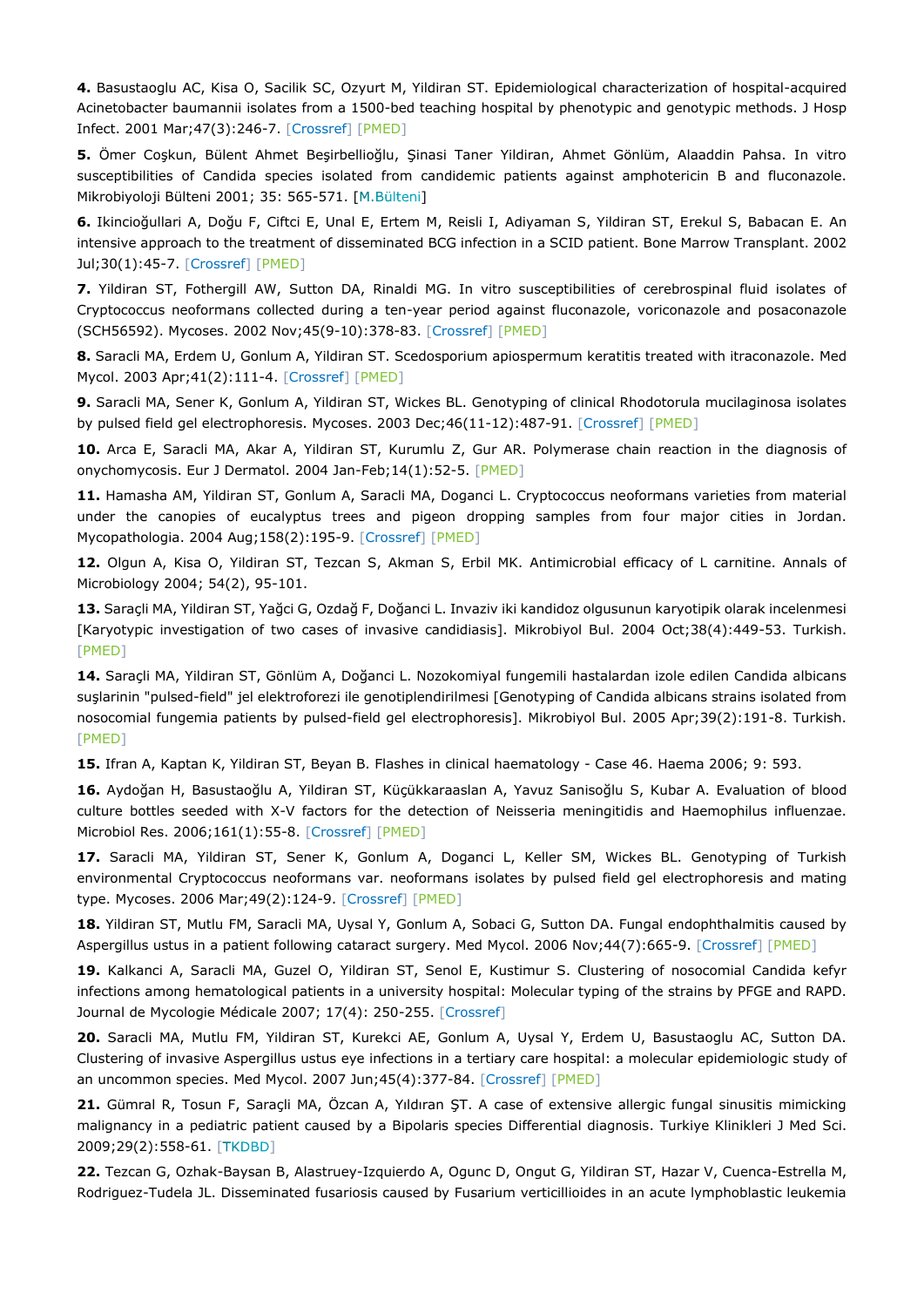patient after allogeneic hematopoietic stem cell transplantation. J Clin Microbiol. 2009 Jan;47(1):278-81 [\[Crossref\]](https://doi.org/10.1128/JCM.01670-08) [\[PMED\]](https://pubmed.ncbi.nlm.nih.gov/19005150/)

**23.** Saracli MA, Gumral R, Gul HC, Gonlum A, Yildiran ST. Species distribution and in vitro susceptibility of Candida bloodstream isolates to six new and current antifungal agents in a Turkish tertiary care military hospital, recovered through 2001 and 2006. Mil Med. 2009 Aug;174(8):860-5. [\[Crossref\]](https://doi.org/10.7205/milmed-d-04-7808) [\[PMED\]](https://pubmed.ncbi.nlm.nih.gov/19743744/)

**24.** Gumral R, Yildizoglu U, Saracli MA, Kaptan K, Tosun F, Yildiran ST. A case of rhinoorbital mucormycosis in a leukemic patient with a literature review from Turkey. Mycopathologia. 2011 Nov;172(5):397-405. [\[Crossref\]](https://doi.org/10.1007/s11046-011-9449-z) [\[PMED\]](https://pubmed.ncbi.nlm.nih.gov/21761152/)

**25.** Gümral R, Tümgör A, Saraçlı MA, Yıldıran ŞT, Ilkit M, de Hoog GS. Black yeast diversity on creosoted railway sleepers changes with ambient climatic conditions. Microb Ecol. 2014 Nov;68(4):699-707. [\[Crossref\]](https://doi.org/10.1007/s00248-014-0459-5) [\[PMED\]](https://pubmed.ncbi.nlm.nih.gov/25027275/)

**26.** Rodoplu G, Saracli MA, Gümral R, Yildiran ST. Distribution of Malassezia species in patients with pityriasis versicolor in Turkey. Journal de Mycologie Médicale 2014; 24(2): 117-123. [\[Crossref\]](https://doi.org/10.1016/j.mycmed.2014.02.001)

**27.** Mutlu FM, Yildiran ST, Saracli MA, Gümral R, Durukan H, Sobaci G, Mutlu AG. The first case of fungal endophthalmitis caused by Emericella nidulans after cataract surgery. J Mycol Med. 2016 Sep;26(3):271-6. [\[Crossref\]](https://doi.org/10.1016/j.mycmed.2015.12.010) [\[PMED\]](https://pubmed.ncbi.nlm.nih.gov/27091580/)

**28.** Gümral, R., Özhak-Baysan, B., Tümgör, A. et al. Dishwashers provide a selective extreme environment for human-opportunistic yeast-like fungi. Fungal Diversity 76, 1-9 (2016). [\[Crossref\]](https://doi.org/10.1007/s13225-015-0327-8)

**29.** Simsek B, Guven E, Gumral R, Mert G, Saracli MA, Besirbellioglu B, Yildiran ST. A case of Cryptococcus neoformans meningitis in a patient with abnormal levels of isolated immunological markers. J Mycol Med. 2016 Sep;26(3):283-5. [\[Crossref\]](https://doi.org/10.1016/j.mycmed.2016.05.003) [\[PMED\]](https://pubmed.ncbi.nlm.nih.gov/27402508/)

**30.** Arikan-Akdagli S, Gülmez D, Doğan Ö, Çerikçioğlu N, Doluca Dereli M, Birinci A, Yıldıran ŞT, Ener B, Öz Y, Metin DY, Hilmioğlu-Polat S, Kalkancı A, Koç N, Erturan Z, Fındık D. First multicentre report of in vitro resistance rates in candidaemia isolates in Turkey. J Glob Antimicrob Resist. 2019 Sep;18:230-234. [\[Crossref\]](https://doi.org/10.1016/j.jgar.2019.04.003) [\[PMED\]](https://pubmed.ncbi.nlm.nih.gov/30980958/)

#### **Kitap Bölümleri [Book Chapters]**

**1.** Sherris Tıbbi Mikrobiyoloji, Yildiran Şinasi Taner, Yayın Yeri: Hipokrat Kitabevi, Editör: Dürdal Us, Ahmet Başustaoğlu, Basım sayısı:7, Sayfa sayısı:1042, ISBN:978-605-9160-96-4, Bölüm Sayfaları:473 -499. 2019. Bilimsel Kitap (Kitap Tercümesi)

**2.** Enfeksiyon Hastalıkları ve Mikrobiyolojisi. Bölüm Adı: Pneumocystis Türleri, Yildiran Şinasi Taner, Yayın Yeri: Nobel Tıp Kitabevleri, Editör: Ayşe Willke Topçu, Güner Söyletir, Mehmet Doğanay, Basım sayısı:4, Sayfa sayısı:2356, ISBN:9786053352655, Bölüm Sayfaları:2168 -2176. 2017. Bilimsel Kitap (Kitap Bölümü)

**3.** Color Atlas and Textbook of Diagnostic Microbiology (Türkçe Baskısı). Bölüm Adı:Mikoloji, Yildiran Şinasi Taner, Kalkanci Ayşe, Hilmioğlu Polat Süleyha, Öz Yasemin, Uzunoğlu Karagöz Emel, Sancak Banu, Borsa Bariş Ata, Yilmaz Neziha, Hazirolan Gülşen, Uğur Ayşe Rüveyda, Yayın Yeri: Hipokrat Kitabevi, Editör: Ahmet Başustaoğlu, Dürdal Us, Basım sayısı:7, Sayfa sayısı:1606, ISBN:9786059160582, Bölüm Sayfaları:1322 -1416. 2017. Bilimsel Kitap (Kitap Bölümü)

**4.** Tıbbi Mikrobiyoloji. Bölüm Adı: Mantarların Sınıflandırılması, Yapısı ve Çoğalması, Yildiran Şinasi Taner, Yayın Yeri: Pelikan Kitabevi, Editör: Dürdal Us, Ahmet Başustaoğlu, Basım sayısı:7, Sayfa sayısı:916, ISBN: 9786059160148, Bölüm Savfaları: 605 - 610, 2016, Bilimsel Kitap (Kitap Bölümü)

**5.** Klinik Mikrobiyoloji. Bölüm Adı:Pneumocystis. Yildiran Şinasi Taner, Yayın Yeri: Atlas Kitapçılık, Editör: Ahmet Başustaoğlu, Basım sayısı:9, Sayfa sayısı:2256, ISBN:9789757175827, Bölüm Sayfaları:1789 -1801. Bilimsel Kitap (Kitap Bölümü)

#### **Bildiriler [Conference Proceedings]**

**1.** Şinasi Taner Yildiran, Gülin Rodoplu, Mehmet Ali Saraçli, Ramazan Gümral. Distribution of Malassezia species isolated from the patients with pityriasis versicolor in Turkey. (11.10.2013 -14.10.2013 ) , Yayın Yeri:6th Trends in Medical Mycology , 2013. Uluslararası, Tam metin Bildiri.

**2.** Şinasi Taner Yildiran, Ramazan Gümral, Mehmet Ali Saraçli, Fatih Şahiner. Evaluation the performance of the matrix-assisted laser desorption ionization-time of flight mass spectrometry for the identification of Candida isolates recovered from blood cultures. (11.10.2013 -14.10.2013 ), Yayın Yeri: 6th Trends in Medical Mycology, 2013. Uluslararası, Tam metin bildiri.